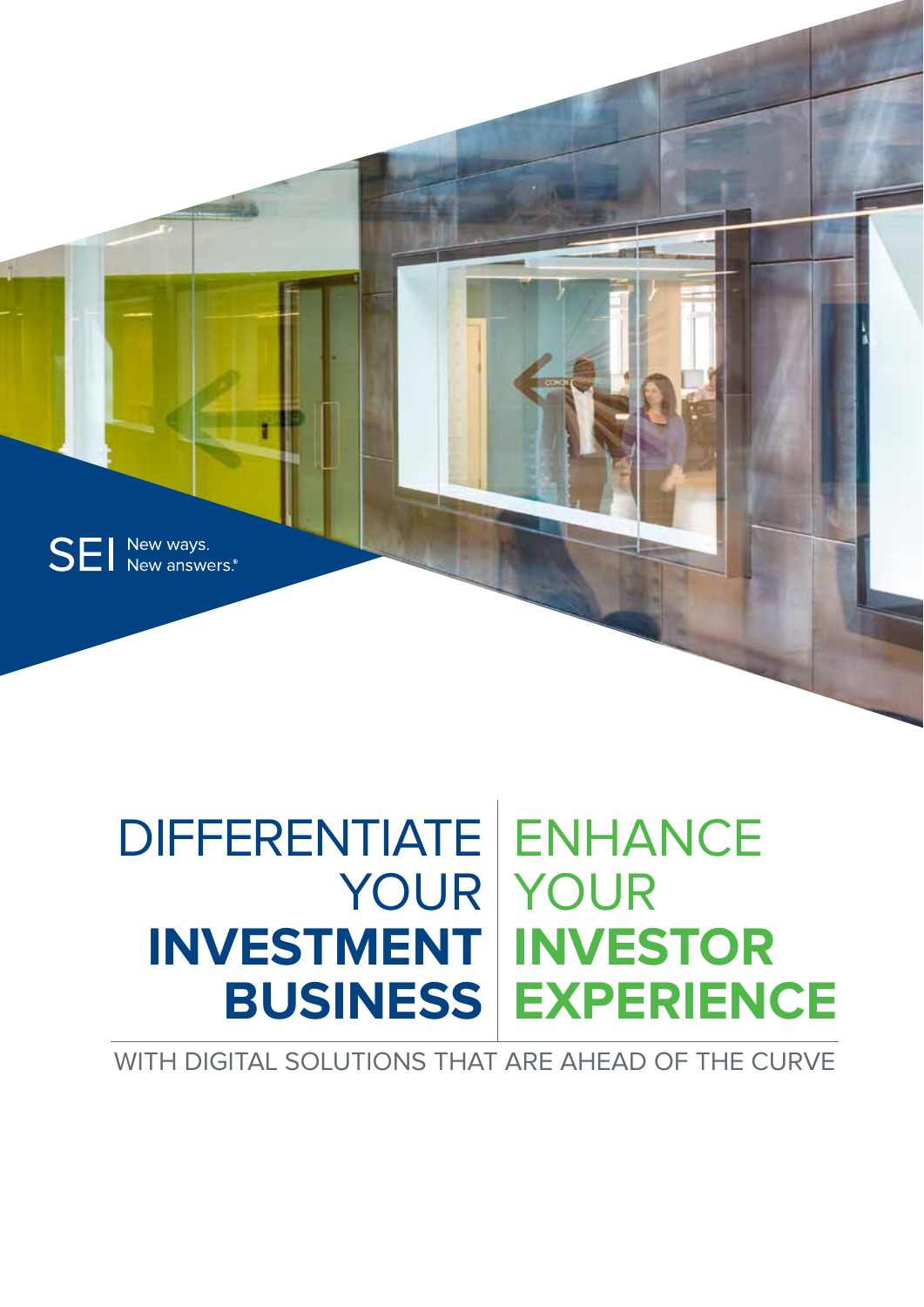# **What does an industry-leading digital experience look like?**

How would you like the peace of mind of access to your investment business online, 24/7 from anywhere in the world? How about having access to quality, clean, aggregated and customised data on your portfolios, funds, investment strategies and investors in real time? Be able to make informed decisions when you're ready, not just when your investment reports are available?

How about your investors? You understand what it takes not only to gain your investors, but keep them—and earn their trust. It's a priority for you and your business. What would your investors think if you were able to significantly streamline and simplify their ability to invest and reinvest in your funds by digitising and enhancing their onboarding experience?

How about giving them access to quality, aggregated data and interactive views of their investments, on demand?

That's the kind of transformation you and your investors can have with our solutions.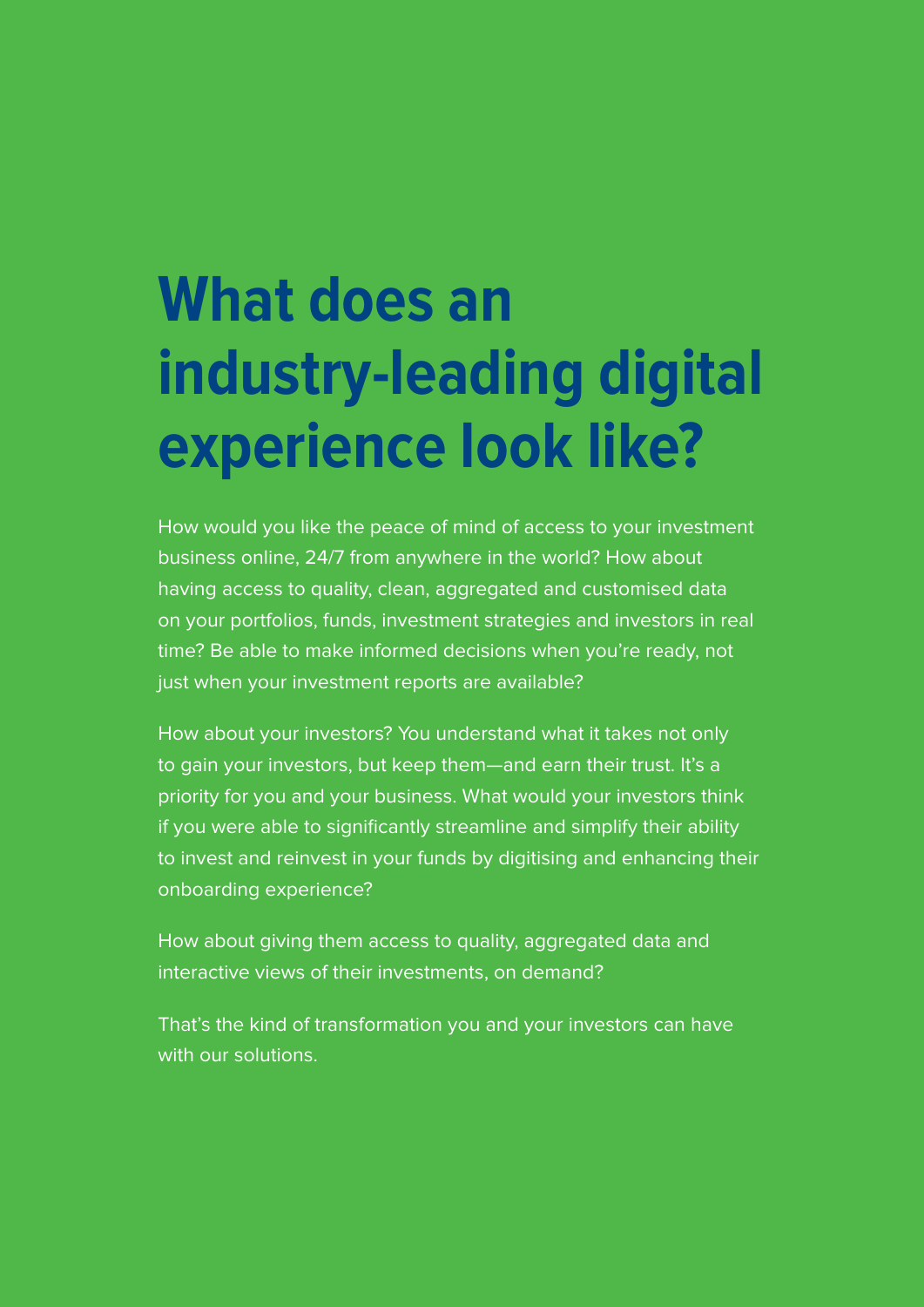### You will have the opportunity to:

- › Increase portfolio **transparency**
- › Access **relevant, clean and aggregated investment data** from internal and third-party sources
- > Provide your investors with secure, **online access to their data and investment documents**
- › **Significantly streamline and digitise your investors' onboarding experience,** gathering assets much more quickly
- › **Limit financial and compliance risks** by ensuring your business and investors' proprietary data is stored and disseminated from a secure, controlled environment
- › **Customise your investment and investor data and reports** and deliver them on demand

### The transformational three: SEI Trade, the SEI Manager Dashboard and the SEI Investor Dashboard

When your investment operations are efficient and streamlined, and your business is operating on best-of-breed technologies, you can transform your organisation.

- › Digitise your investors' subscription documentation and onboarding experience
- > Improve transparency into your data and your investors
- > Deliver custom, timely reports
- > Capture a holistic view of your business in real time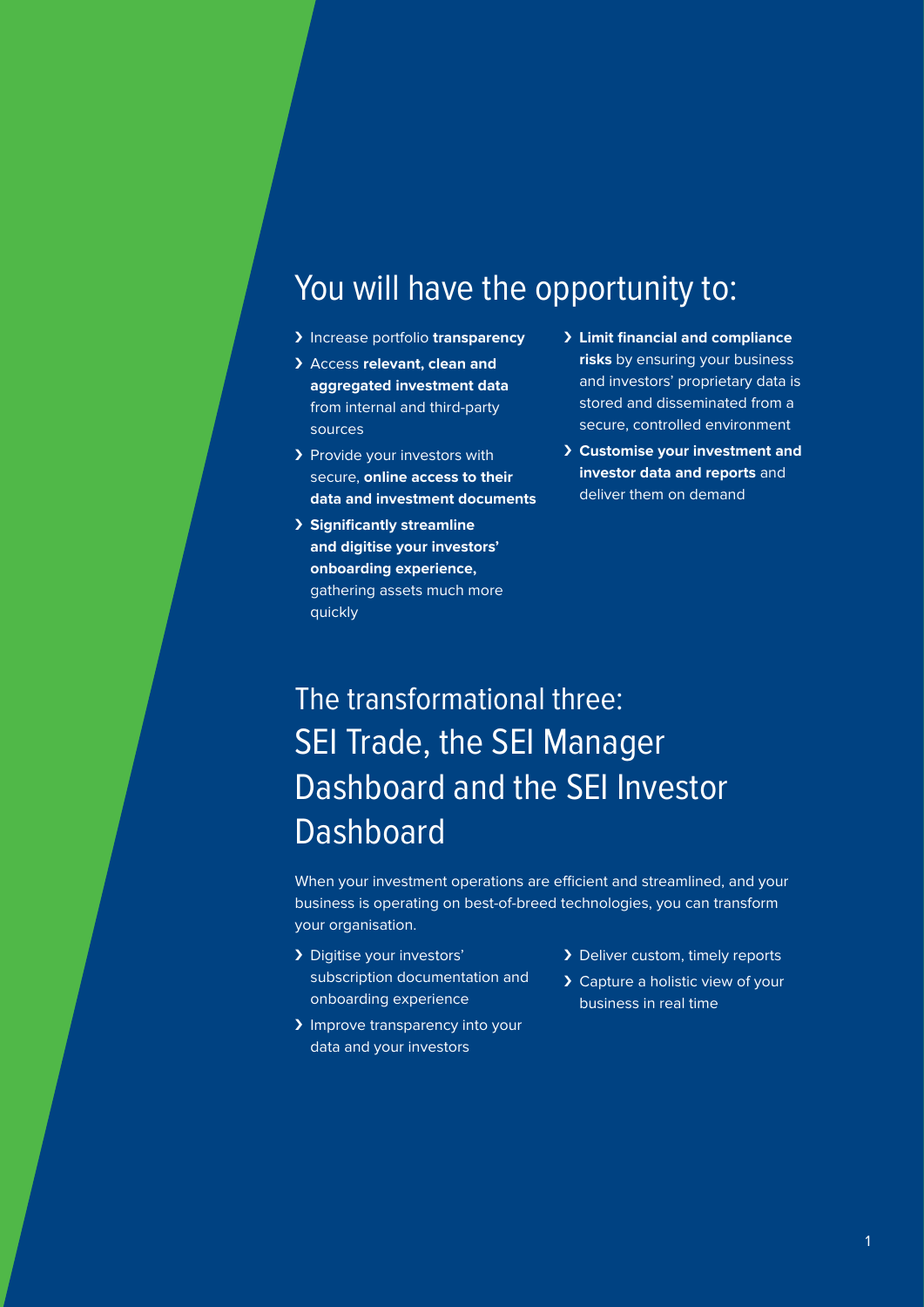### **SEI Trade:**  Digitise your investors' onboarding experience

You're familiar with subscription documents—cumbersome, confusing and timeconsuming. SEI Trade is a digital online platform that will significantly simplify and streamline the processing of your investors' subscription documentation. The solution will transform how you engage with your investors by enabling digital document management, workflow automation and real-time tracking and transparency into your investors' transactions.

#### **Through SEI Trade you will:**

- > Transform hard copy fulfillment documents into **digital, web-based, dynamic forms**
- › Garner **real-time tracking and transparency into your investors'** onboarding information
- › **Initiate, review and approve each step** of your investors' fulfillment process online
- › Significantly compress your assetraising time frame by **securing investment commitments much sooner**
- › **Mitigate financial and compliance risk** associated with the investor onboarding process

With the flexibility and control of SEI Trade, it's much easier to manage an investment transaction from start to finish. Based on the characteristics of the investor, SEI Trade automatically determines the relevant information and documentation required to complete the specific investment. In an online, secure environment, the solution captures all pertinent investor information to ensure that your firm is in compliance with AML, KYC and other regulatory requirements.

SEI Trade enables seamless changes to workflows and processes to accommodate the ever-evolving regulatory environment and operational requirements. The platform creates a superior investor experience by minimising manual, paper-intensive and administrative onboarding tasks associated with private fund investing, significantly improving and streamlining your investors' onboarding experience.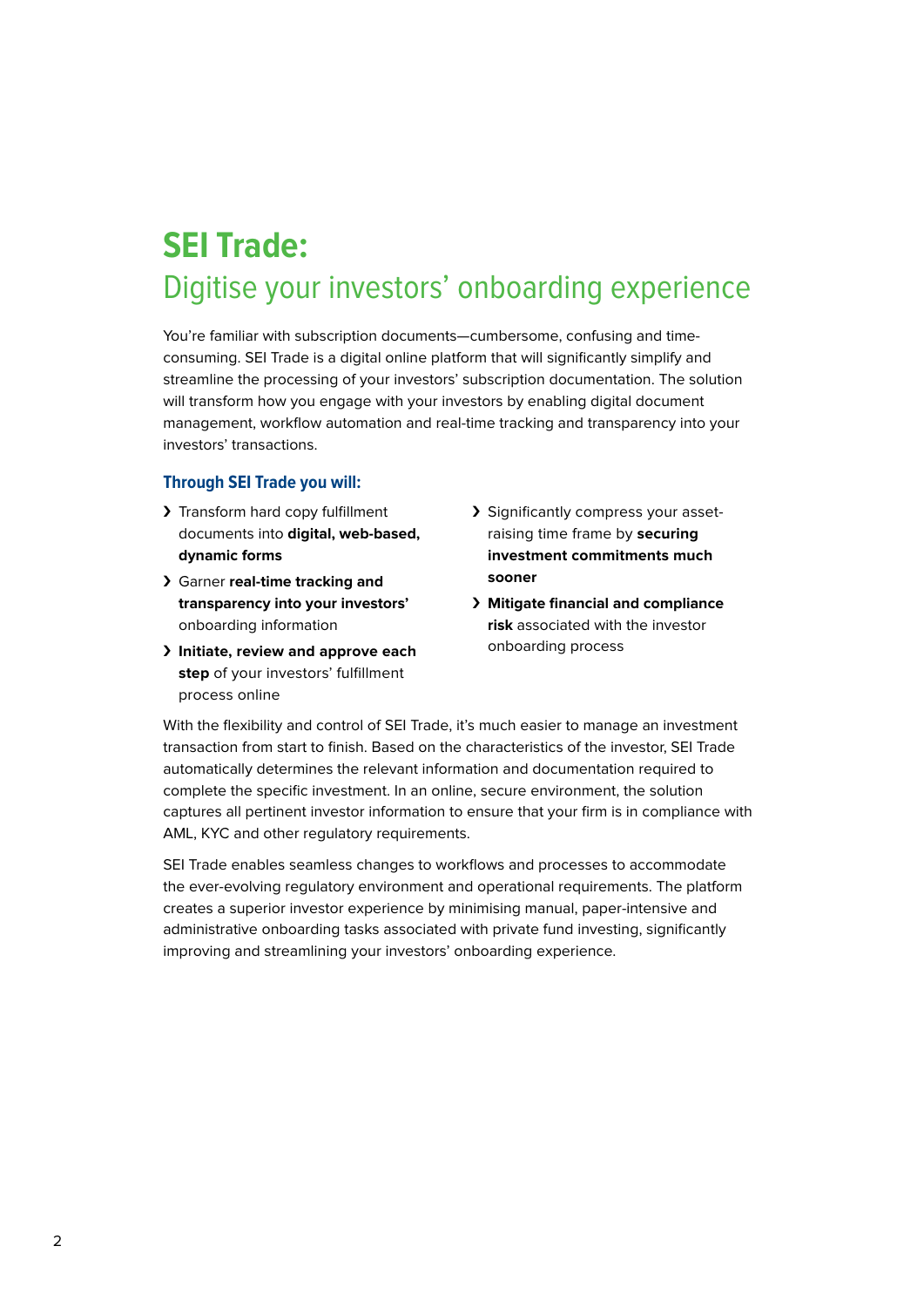### **SEI Trade screens are designed for easy, intuitive viewing and use.**

| <b>Electronic</b> | 且              | WORLDWIDE CAPTIN, EVENT DRIVER FUND, L.P.<br>SANDWOOD AND THE SANDALISM COMPANY |                      |                            |    |                                                  |                     |                                       |
|-------------------|----------------|---------------------------------------------------------------------------------|----------------------|----------------------------|----|--------------------------------------------------|---------------------|---------------------------------------|
| subscription      | 3x             |                                                                                 |                      |                            |    |                                                  |                     | MATSTON PROFESSI<br>$-0-0-0$          |
| agreements        |                | per user                                                                        |                      |                            |    |                                                  |                     |                                       |
|                   | $\overline{c}$ | <b>Indexton</b>                                                                 |                      |                            |    |                                                  |                     | Permanental                           |
|                   |                | Carporatory                                                                     |                      |                            |    |                                                  |                     | <b><i>Variet Marine</i></b>           |
|                   |                | <b>Registered Investment Environity</b>                                         |                      |                            |    |                                                  |                     | date bearing just Highs of Econometer |
|                   | 启              | Telefic & Garmen                                                                |                      |                            |    |                                                  |                     | 1 Tool                                |
|                   |                | London Learning Company                                                         |                      |                            |    |                                                  |                     | <b>Income Seatt Part</b>              |
|                   |                | Borott For Type                                                                 |                      |                            |    |                                                  |                     |                                       |
|                   |                | <b><i>AN/OZODA INFORMATION</i></b>                                              |                      |                            |    |                                                  |                     |                                       |
|                   |                | <b>Greater Legal Barrier</b>                                                    |                      | Book Secrity Normal  built |    | <b>Day of Britishermann</b> : \$140 Motives<br>× |                     |                                       |
|                   |                |                                                                                 |                      |                            |    |                                                  |                     |                                       |
|                   |                | <b>ISSA ATMINI</b>                                                              |                      |                            |    |                                                  |                     |                                       |
|                   |                | <b>Light Boldway</b>                                                            | <b>Bulletilaling</b> |                            | o. |                                                  | <b>Bala Promise</b> | <b>Point Calls</b>                    |

|                     | <b>Full audit</b><br>trails |
|---------------------|-----------------------------|
|                     |                             |
| <b>Cleballs</b>     |                             |
|                     |                             |
| <b>Vira Farm</b>    |                             |
|                     |                             |
| <b>New Document</b> |                             |
|                     |                             |
|                     |                             |
|                     |                             |

| <b>Interactive</b> | FULFILLMENT OPPORTUNITIES             |                                            |                                |                                                                    |                          |                                         |                |
|--------------------|---------------------------------------|--------------------------------------------|--------------------------------|--------------------------------------------------------------------|--------------------------|-----------------------------------------|----------------|
|                    | Allie (Allisa) Subert                 |                                            |                                |                                                                    |                          |                                         |                |
| dashboard          | $= 1.62586$                           | <b>HIGHLEY MAKE</b><br><b>STATISTICS</b>   | A: WIEDLAME                    | <b>STREE</b>                                                       | 4 MARCON                 | 5. 104.5                                | AL ADVISANCE   |
|                    | (1, 1)                                | Sections lives four-term Auto LA           | <b>Note</b>                    | <b>COL</b><br>-                                                    | <b>New School Street</b> | <b>SALIMETICAL</b>                      |                |
|                    | $-4 - 4$<br>-----                     | Newtown dealer form three first 1.4        | 44                             | <b>School</b>                                                      | Well-kellenderein        | <b><i>SELECTRONICAL</i></b>             | Mar Wa         |
|                    | $-8.1$                                | - Benites A Costa Insertio act Ca & Life   | main                           | <b>STATISTICS</b><br><b>START</b><br><b>Contract Contract</b>      | <b>But Ashmend</b>       | <b>BANKER</b> IS THE                    |                |
|                    | $\pm$ . $\pm$                         | Secondary Capital Associations Inside L.A. | w                              | <b>LENDIN</b><br><b>Business</b><br><b>College College</b>         | Not bearing              | <b>APPROXIMATELY</b>                    | <b>Marine</b>  |
|                    | $-10^{14}$                            | Secondar trades four-tenan Auto L.A.       | <b>Submode</b>                 | SS.                                                                | Salvator                 | <b>GATERIZATION</b>                     | Mar Por        |
|                    | me C<br>$-4 - 4$<br><b>Experience</b> | Nevidendo claste francisco frage fra 2 (4) | 44                             | $\frac{1}{2}$                                                      | Well-kelleysterin        | 141101010401                            |                |
|                    | $-8.4$                                | - Benimali Guita Insertings Fak Life       | <b>The company</b>             | نست                                                                | <b>But Ashmend</b>       | 0000100333                              |                |
|                    | $\bullet$ . $\bullet$                 | December Carlo Hourthand Fack LA           | w                              | <b>College</b><br><b>Contract Contract</b>                         | Not deposited            | <b>Januari meni</b>                     |                |
|                    | $100 - 10$                            | Secondar traiter from three Auto L.A.      | <b>WAS SHOWN</b>               | $\frac{1}{2}$<br>---                                               | <b>Salvator</b>          | <b>GEOFFERD IN AND</b>                  |                |
|                    | n C<br>$-4 - 4$<br><b>Contractor</b>  | Sectionals Early Technical                 | 44                             | _____<br><b>School</b>                                             | Well-kelleystering       | <b><i><u>SAFEAR MONTHS</u></i></b>      | May 10p.       |
|                    | $-8.4$                                | because have been                          | $\sim$                         | <b>STATISTICS</b><br><b>STATISTICS</b><br><b>Contract Contract</b> | <b>Bally Automated</b>   | <b><i>SEASTER A B &amp; BETWEEN</i></b> | for Mingston's |
|                    | $-4 - 4$                              | Second Carlo Great Inc.                    | $\sim$                         | <b>Contractor</b><br><b>Substitute</b>                             | Antonio Ford             | <b>Jackson</b> Labour                   | <b>Marine</b>  |
|                    | $-$                                   | thomas by tractar four chinese Auto L.A.   | <b><i><u>Sun month</u></i></b> | $\overline{}$                                                      | <b>Salvages</b>          | <b>SERVICE CONTROL</b>                  |                |
|                    | $\sim$                                | 1 2 2 3 4 5 - 1 2 - 2 - 2 - 2 - 2 - 2 - 2  |                                |                                                                    |                          |                                         |                |



**Automated, configurable workflow tools**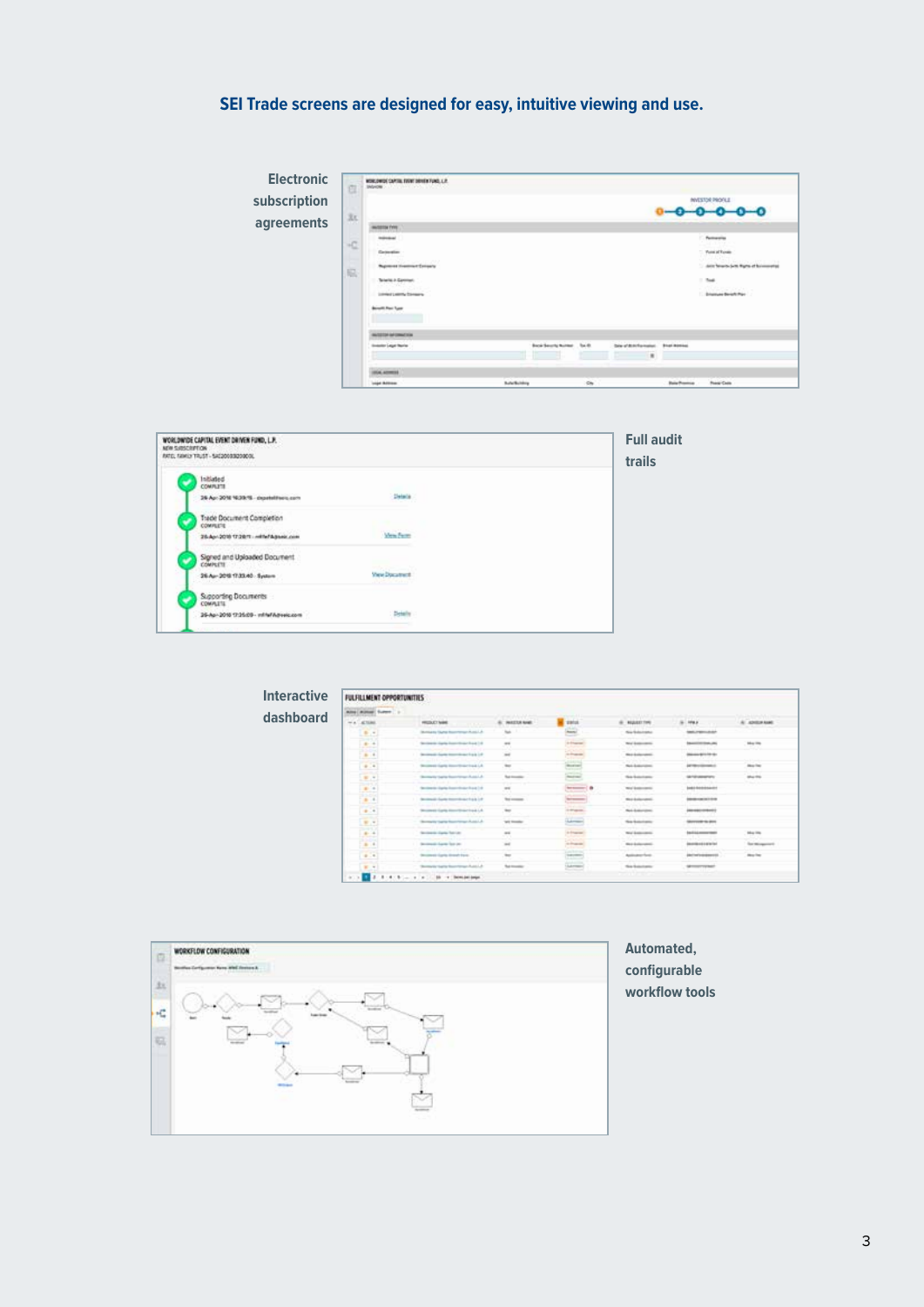## **SEI Manager Dashboard:**

### Your window into your investment business

How much time would you save if current, relevant data about your investment vehicles, strategies and investors were in one place, accessible 24/7 from anywhere in the world? How much better equipped would you be to make timely, strategic decisions about your business?

The SEI Manager Dashboard is a comprehensive, scalable solution that provides you with a complete view of your investment business, including vehicles, strategies and investors.

#### **With the SEI Manager Dashboard, you'll have:**

- › **A central point of access** to harness your investment data and reporting requirements
- › **Full transparency** into your investment operations, funds and your investors with consolidated, real-time data
- › **Customisation capabilities** enabling you to build reports that are reflective and meaningful to your business and your investors' portfolios
- › **Data aggregation** from internal and third-party sources, giving you a holistic view of your business
- › **Document management and workflows** that create a collaborative environment between you and SEI for operational tasks, including AML reviews, statement and valuation package reviews, and more

| DG Oversight                                                      | DG Oversight                         |                                       |                                              |                    |                                                                        |                                               |                                        |                     |                                                                                                                     |                |                    |                                                                                                           |
|-------------------------------------------------------------------|--------------------------------------|---------------------------------------|----------------------------------------------|--------------------|------------------------------------------------------------------------|-----------------------------------------------|----------------------------------------|---------------------|---------------------------------------------------------------------------------------------------------------------|----------------|--------------------|-----------------------------------------------------------------------------------------------------------|
| DO Oversight - Last Guarton                                       | Two Demonstrat Filter Highlines, CEL |                                       |                                              | <b>Rethan DO</b>   |                                                                        |                                               | man Catchia: DG (tone Ocume) Onl       |                     |                                                                                                                     |                |                    |                                                                                                           |
| 1925 Platform - Otan Management                                   |                                      |                                       |                                              |                    |                                                                        |                                               |                                        |                     | SG-Insue Governed Driv                                                                                              |                |                    |                                                                                                           |
| <b>Ibis Piphoti - Production Support</b>                          | <b>Tistus</b>                        | Excertip-1                            | firmery-2                                    |                    | <b>Client</b><br>Rated 12/1                                            |                                               | September 2017                         |                     |                                                                                                                     |                |                    |                                                                                                           |
| Approators Support - Overall<br>DesWeisert                        | Open:<br>Closed                      | ÷<br>100                              | ٠<br>4.91                                    |                    | <b>IR</b> - House<br><b>N</b> macricule                                | 101<br>38.                                    | Bark.<br>Alkers                        | Tue.<br>. .         | <b>Vited</b>                                                                                                        | The            | 36.                | $3$                                                                                                       |
| DG 30% YTS                                                        |                                      |                                       | ٠                                            |                    | <b>R</b> installe                                                      | $\frac{1}{2}$<br>36                           |                                        |                     |                                                                                                                     |                |                    |                                                                                                           |
| <b>IAS Platford Almin</b>                                         | Total                                | 286                                   | tit                                          |                    | $\blacksquare$<br>To reach the filling to the<br><b>B</b> domain       | $10^{\circ}$<br>$\overline{14}$               |                                        | ٠                   |                                                                                                                     |                |                    |                                                                                                           |
| <b>Tista Doemwick</b>                                             | sar Stanle + OG Componential         |                                       |                                              |                    | <b>B</b> cases<br><b>B</b> Active made                                 | $\overline{27}$<br>$\rightarrow$              | $12^{1}$                               | m<br>t              | и                                                                                                                   | 14             | ж                  | THE.                                                                                                      |
| <b>ECR Accounting Packages</b><br>DO Oversign, GTD                | Comportants<br>Statia Villanmissioni | <b>Count</b>                          | Pertantinge<br><b>RENL</b>                   |                    | 2 mark texto<br><b>B</b> Instrume County                               | 12<br><b>TT</b>                               | ы                                      | m<br>15.            | $\Box$                                                                                                              | и              | Ħ                  | $\mathbb{Z}^2$                                                                                            |
| DG-EDM                                                            | <b>TEXAS</b>                         |                                       | 100%                                         |                    | $1 - 1$<br><b>E</b> methods                                            | $\frac{1}{2}$<br>32                           | $\rightarrow$                          | ×<br>$\mathbb{R}^n$ | 11                                                                                                                  | bit.           | 26.                |                                                                                                           |
| PE Cash Processing Stephboard.                                    | ECR:                                 |                                       |                                              |                    | <b>B</b> Construction                                                  | $\overline{12}$                               |                                        |                     |                                                                                                                     |                |                    |                                                                                                           |
|                                                                   |                                      |                                       | <b>KON</b>                                   |                    | <b>B</b> determine                                                     | 71                                            |                                        |                     |                                                                                                                     |                |                    |                                                                                                           |
| Manager Darthuard -<br>PDF Investment Hubblegs - DEMO 3           | $\mathbf{r}$                         | Capital Spread - Classes/Scribs Deers | <b>Asin Allocation - Dema</b><br>œ           | SEI                | Mexger Delibered<br>Holdings/Positions (2 % 2) (5 c)<br>3              |                                               |                                        |                     |                                                                                                                     |                |                    |                                                                                                           |
| <b>ISEI</b><br>g<br>CONVERT 49 7 A LOCK VALUE                     |                                      | expose, and Additive stream           |                                              |                    | tu:                                                                    |                                               |                                        | <b>8</b> - As DF    |                                                                                                                     | <b>Special</b> |                    | <b>Report fixe</b>                                                                                        |
| \$50,481,603                                                      |                                      | \$41,699,169                          | <b>SHOWTHOUT</b><br>\$492,070,791            | <b>Explor</b><br>٠ | Hormule Capita Territoria                                              | * Elisanti.                                   |                                        |                     | .   Last Cone of Russian   MOOST                                                                                    |                |                    | (2) they row                                                                                              |
| <b>WED PAL</b>                                                    |                                      | ADJUSTED RESINING ATT                 |                                              |                    | <b>Liab Card 11/10/10/11 40</b>                                        |                                               |                                        |                     |                                                                                                                     |                |                    |                                                                                                           |
| S0                                                                | ASSET MAJOR                          | \$41,907,991                          |                                              |                    | Thing its columns furnished will be form to get up the chair of buring |                                               |                                        | Tak                 |                                                                                                                     |                |                    |                                                                                                           |
| î<br><b><i><u><u> Kalings Francesco - DEMO - Tool</u></u></i></b> | u.                                   | enting Transaction 197 Detail Deans   | σ                                            |                    | Assock  T lease have<br>castle on aircrack co-<br>Territo 4 codest     |                                               | 7. Preferred (co.d.)E<br><b>SCHOOL</b> |                     | Sekot                                                                                                               |                | <b>Sect</b><br>The | <b>These Massello</b><br>Splech this field pay in the fit will set the left will make the interest client |
| <b>MATHEMATICAL</b>                                               | <b>TEMP</b>                          |                                       | <b>Noblespi 301 Test</b><br><b>EGET MAAR</b> |                    | welch a capacity<br><b>STATE</b>                                       | and the computers and the condition           | alternative to                         |                     | Avec Rose (Rengel, Joo montake prel learn).<br>Selected Fields                                                      |                |                    | <b>Selected Ford Co.</b>                                                                                  |
| \$342,081,531                                                     | 117                                  |                                       | \$235,912,441                                |                    | WHILE 4 00000                                                          | WE RE ARR CON LIGHT                           | disposant child                        |                     | <b>EXHIBITION</b><br><b>Greatfull</b> Tree                                                                          |                |                    | Catalin Heath?<br>Fund future                                                                             |
| <b>INGRALTITI</b>                                                 |                                      |                                       | <b>MAXIMUST SACURE</b>                       |                    | MOST LIKELY                                                            | The Colorador Mark 1999 - Letters Colorador 1 | <b>The Second Control</b>              |                     | <b>SHARED LIQUE RATIO</b><br>Inspire Law Engineer Eights<br>Transacture Cautie Innisott                             |                |                    | <b>Ellipha Furnat</b>                                                                                     |
| \$636,978,175                                                     |                                      |                                       | \$164,217,515                                |                    | <b>WHEN A LOWEST</b><br>Commercial Commercial Ave.                     |                                               | <b>SERVICE</b>                         |                     | 7/45/c/240a (5788)<br>PINNA Dubua (3.1211)<br><b>Banahrak Dunia Floris III</b><br>Fords PV Wendfinite Crame: Travel |                |                    | Taxi.<br>1984 DAIMY                                                                                       |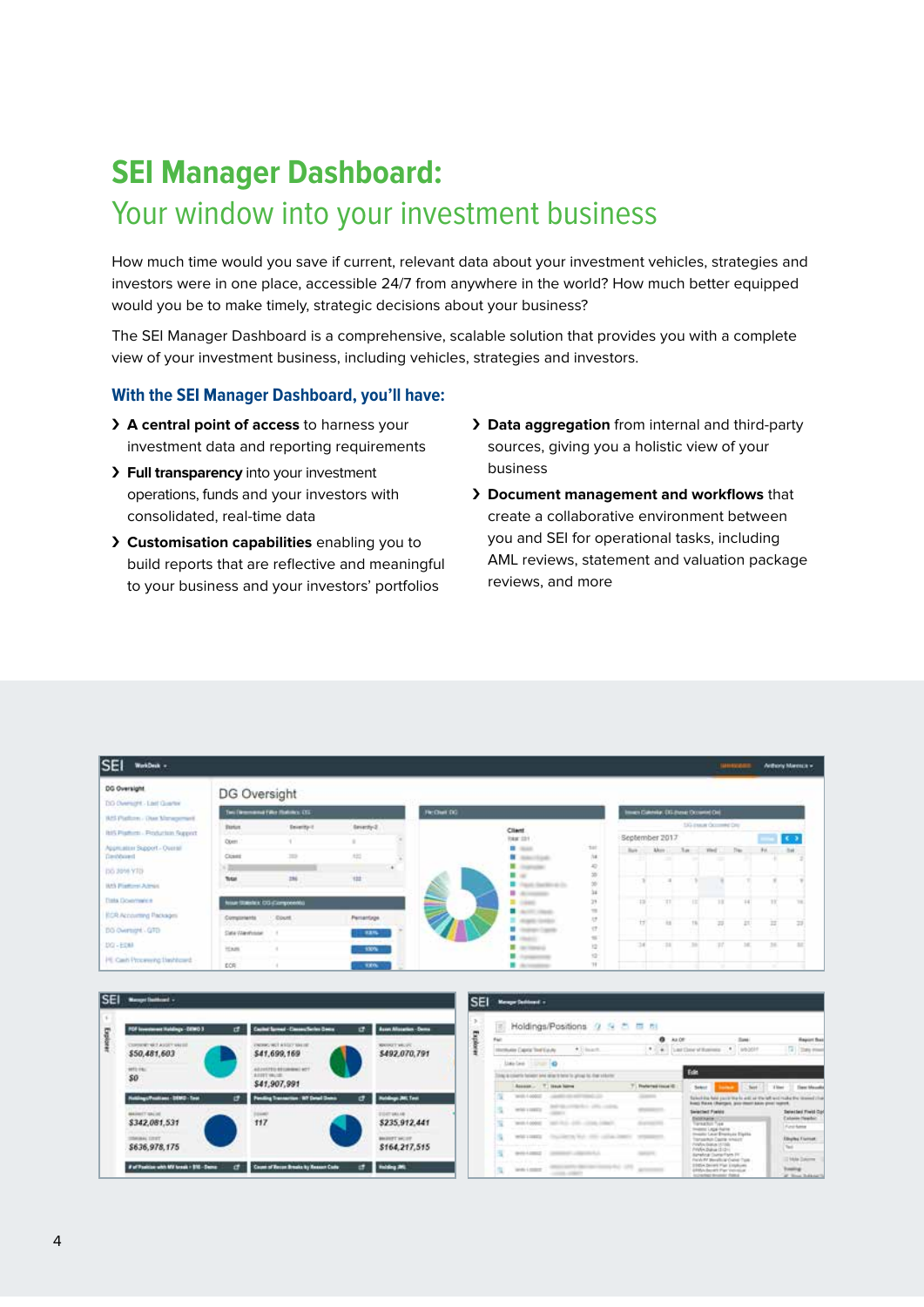### **SEI Investor Dashboard:** A powerful reporting solution for an exceptional investor experience

As investors get more sophisticated, they get more demanding—making them a key driver of digital transformation. They've come to expect real-time access to their portfolios with transparency into investment returns and fees. Investors want to know their personal information and data is secure. They expect an immediate response and top-notch service from their investment management firms and their advisers.

Our SEI Investor Dashboard provides your investors with a secure, web-based environment with access to fund- and account-level data in visually appealing, configurable reports. Communications that are relevant and personalised for your investors are delivered quickly, and automatically archived to enhance their online experience.

#### **We designed the SEI Investor Dashboard to give your investors:**

- › **Transparency** into their fund data with online access to timely information
- › **Efficiencies** to reduce your firm's time and resources to distribute information
- › **Communications** that are timely, reliable and searchable
- › **Independence** with investment documents and data provided by an objective, third-party administrator
- › **Reduced risk** with their confidential, personal information stored in, and disseminated from, a secure, controlled environment

| SEI ==                                                                                  |                                                                                                | -<br><b>Mission - Indiana - Insurant - Insurance</b> | provide the boats company and              | SEI HIML                                                                                                                        | determinants or with the col-<br>Alakad / Inforty - Avenue - Support                                                           |
|-----------------------------------------------------------------------------------------|------------------------------------------------------------------------------------------------|------------------------------------------------------|--------------------------------------------|---------------------------------------------------------------------------------------------------------------------------------|--------------------------------------------------------------------------------------------------------------------------------|
| <b>MY DASHBOARD</b>                                                                     |                                                                                                |                                                      | --                                         | <b>FUND REPORTING</b>                                                                                                           | $-$                                                                                                                            |
|                                                                                         |                                                                                                |                                                      | o                                          | œ                                                                                                                               |                                                                                                                                |
|                                                                                         |                                                                                                |                                                      |                                            |                                                                                                                                 |                                                                                                                                |
| THREE A ROOMERS                                                                         |                                                                                                |                                                      | $\sim$<br><b>Service Products</b>          | 10013-74726<br><b>RANGERS WITH SIMPLESSION FOR LLC</b>                                                                          |                                                                                                                                |
|                                                                                         |                                                                                                |                                                      | <b>STATISTICS</b><br>--<br>---             | <b>STATISTICS</b>                                                                                                               | $1 - 246$<br><b>Section</b><br><b>STAR</b>                                                                                     |
| <b><i><u>ALCOHOL: A ALCOHOL: NAME</u></i></b>                                           |                                                                                                |                                                      |                                            | $100 - 400 + 400 + 400 + 400$<br>$\frac{1}{2} \left( \frac{1}{2} \right) \left( \frac{1}{2} \right) \left( \frac{1}{2} \right)$ | Analysis and the author dis-<br>$\frac{1}{2} \left( \frac{1}{2} \right) \left( \frac{1}{2} \right) \left( \frac{1}{2} \right)$ |
|                                                                                         |                                                                                                |                                                      |                                            | $\sim$                                                                                                                          | -                                                                                                                              |
| <b>SECRETS</b><br>politicans.                                                           | 3-24-444                                                                                       | The War Brown<br>winnings.                           | <b>Fed Dentifierers</b><br><b>STANDARD</b> | <b>Service</b>                                                                                                                  |                                                                                                                                |
| <b>MADE THE</b>                                                                         |                                                                                                |                                                      | $\sim$                                     | <b>Service</b>                                                                                                                  | TOM-                                                                                                                           |
|                                                                                         | <b>Company</b>                                                                                 | <b>REGISTER</b>                                      | $-1$                                       | $\sim$                                                                                                                          | <b>Service</b>                                                                                                                 |
| жı<br>the form as an according office.                                                  | most important and                                                                             | comment between the dealers.                         |                                            |                                                                                                                                 |                                                                                                                                |
| $\frac{1}{2} \left( \frac{1}{2} \right) \left( \frac{1}{2} \right)$<br>m                | $\frac{1}{2} \left( \frac{1}{2} \right) \left( \frac{1}{2} \right)$                            | 14                                                   |                                            |                                                                                                                                 | <b>COLORED AND</b><br><b>DE 9. 22 DE</b>                                                                                       |
| $\sim$                                                                                  | $\sim$                                                                                         |                                                      |                                            |                                                                                                                                 |                                                                                                                                |
|                                                                                         | -                                                                                              |                                                      |                                            | <b>ALCOHOL: NORTH</b><br>Concertainty Service is the state of the Service                                                       | MD.<br>11.40<br><b>Brooklynn Wood Bills</b><br>Bolly Introducing a dop and this dis-                                           |
| $\sim$ khkr $\sim$ 1.1.1                                                                | $\sim$                                                                                         |                                                      |                                            |                                                                                                                                 | . one<br><b>STATISTICS</b>                                                                                                     |
| -<br><b>PE IS 21 96</b>                                                                 | 2012/05/05                                                                                     |                                                      | for star last and                          | or fun-<br>$-100$                                                                                                               |                                                                                                                                |
|                                                                                         |                                                                                                |                                                      |                                            |                                                                                                                                 |                                                                                                                                |
| <b>NAME OF GROOM</b>                                                                    |                                                                                                |                                                      |                                            |                                                                                                                                 |                                                                                                                                |
|                                                                                         |                                                                                                |                                                      |                                            |                                                                                                                                 |                                                                                                                                |
| SEI ===                                                                                 |                                                                                                | <b>Mission Catherine Coupons - Inspection</b>        |                                            | $SEI \cong 2$                                                                                                                   | <b>Scholard Entiquity Stration Councilson</b>                                                                                  |
| <b>ACCOUNT DETAILS</b>                                                                  |                                                                                                |                                                      |                                            | <b>DOCUMENT CENTER</b>                                                                                                          |                                                                                                                                |
|                                                                                         |                                                                                                |                                                      | - 19<br>and the same state.                |                                                                                                                                 | Parent Governor                                                                                                                |
| --                                                                                      |                                                                                                |                                                      |                                            |                                                                                                                                 |                                                                                                                                |
| ALCOHOL: JORNARY                                                                        |                                                                                                |                                                      |                                            |                                                                                                                                 |                                                                                                                                |
| RECENT STATE BOOTSHIP FREUD                                                             |                                                                                                |                                                      |                                            | TOND DISCUSSION TO:<br>ALCOHOL:                                                                                                 |                                                                                                                                |
|                                                                                         |                                                                                                | WELL-ASSESSED FOR A SERIES AND RESIDENCE.            |                                            |                                                                                                                                 | $400 + 100$<br>$\overline{a}$                                                                                                  |
| <b>Services</b>                                                                         |                                                                                                |                                                      | œ.                                         | yes and I would be a                                                                                                            |                                                                                                                                |
| <b>WELL-BENE</b><br><b>NEW YORK COMPANY</b>                                             | $\sim$<br><b>Marketing</b>                                                                     | <b>MARINE</b>                                        | $\sim$                                     |                                                                                                                                 |                                                                                                                                |
| <b>STERNES</b>                                                                          |                                                                                                |                                                      | Windowell St.<br>or mensure.               | <b>These entrepetition</b>                                                                                                      |                                                                                                                                |
| <b>Immit</b>                                                                            |                                                                                                |                                                      |                                            | <b>Thomas</b>                                                                                                                   |                                                                                                                                |
| <b>SHEARTH</b>                                                                          | <b>Bally</b>                                                                                   | ancientas                                            | <b>Williams</b>                            | <b>Section</b>                                                                                                                  |                                                                                                                                |
| ____                                                                                    |                                                                                                |                                                      |                                            | <b><i><u>Takiman</u></i></b>                                                                                                    |                                                                                                                                |
| --                                                                                      |                                                                                                |                                                      |                                            | Palmer Direct                                                                                                                   |                                                                                                                                |
| econolation<br>amming.                                                                  | <b>UNITED</b><br>Alberta                                                                       | Atama                                                | <b>PLANE</b>                               |                                                                                                                                 |                                                                                                                                |
| <b>Second Robert</b>                                                                    | <b>Williams</b>                                                                                | a blank                                              | all advised                                | <b>Administration</b>                                                                                                           |                                                                                                                                |
| <b>Amid</b>                                                                             | $\frac{1}{2}$                                                                                  | $\sim$                                               | $-1$                                       | <b>Allegen and</b>                                                                                                              |                                                                                                                                |
|                                                                                         |                                                                                                |                                                      |                                            | <b><i><u>Painting</u></i></b>                                                                                                   |                                                                                                                                |
| <b>Black College &amp; D Wa (81)</b>                                                    | $-200$<br><b>Report Follows</b>                                                                |                                                      | <b>MAC</b>                                 | <b><i>Page Secretary</i></b>                                                                                                    |                                                                                                                                |
| $\frac{1}{2} \left( \frac{1}{2} \right) \left( \frac{1}{2} \right)$<br>$\Delta\Delta t$ | $\frac{1}{2} \left( \frac{1}{2} \right) \left( \frac{1}{2} \right) \left( \frac{1}{2} \right)$ |                                                      |                                            | <b><i>Provinces</i></b>                                                                                                         |                                                                                                                                |